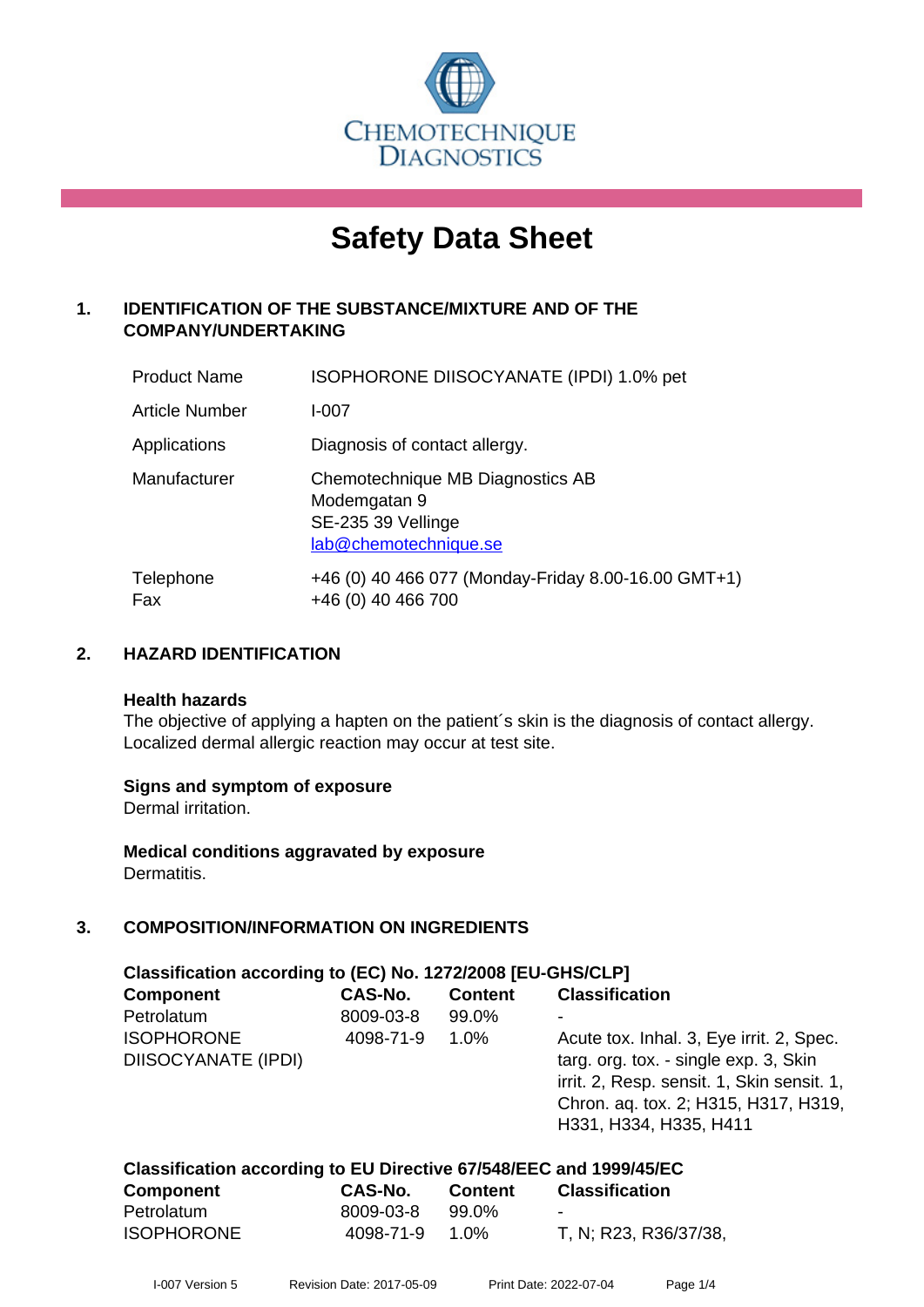## **4. FIRST AID MEASURES**

**Emergency and first aid procedures** Obtain medical attention.

## **5. FIRE-FIGHTING MEASURES\***

## **Suitable extinguish media**

CO2, powder or water spray. Fight larger fires with water spray or alcohol resistant foam.

#### **For safety reasons unsuitable extinguishing agents** Water with full jet.

**Special protective equipment for fire-fighters** Wear self-contained respiratory protective device. Wear fully protective suit.

\*Data is shown for petrolatum only

## **6. ACCIDENTAL RELEASES MEASURES**

**Steps to be taken if material is released or spilled** Contain and place in a closed container.

## **7. HANDLING AND STORAGE**

**Precautions to be taken in handling and storage** Store dark at 5-8°C. Avoid extended exposure to light. FOR EXTERNAL USE ONLY.

## **8. EXPOSURE CONTROLS/PERSONAL PROTECTION**

**Respiratory protection** Not required.

**Ventilation** Local exhaust.

## **Protective gloves**

Disposal gloves.

**Eye protection**

Not required with normal use.

## **Work/Hygienic practices**

Wash hands after each use.

## **9. PHYSICAL AND CHEMICAL PROPERTIES**

Odour **Odourless** 

Appearance Ivory White Semi-solid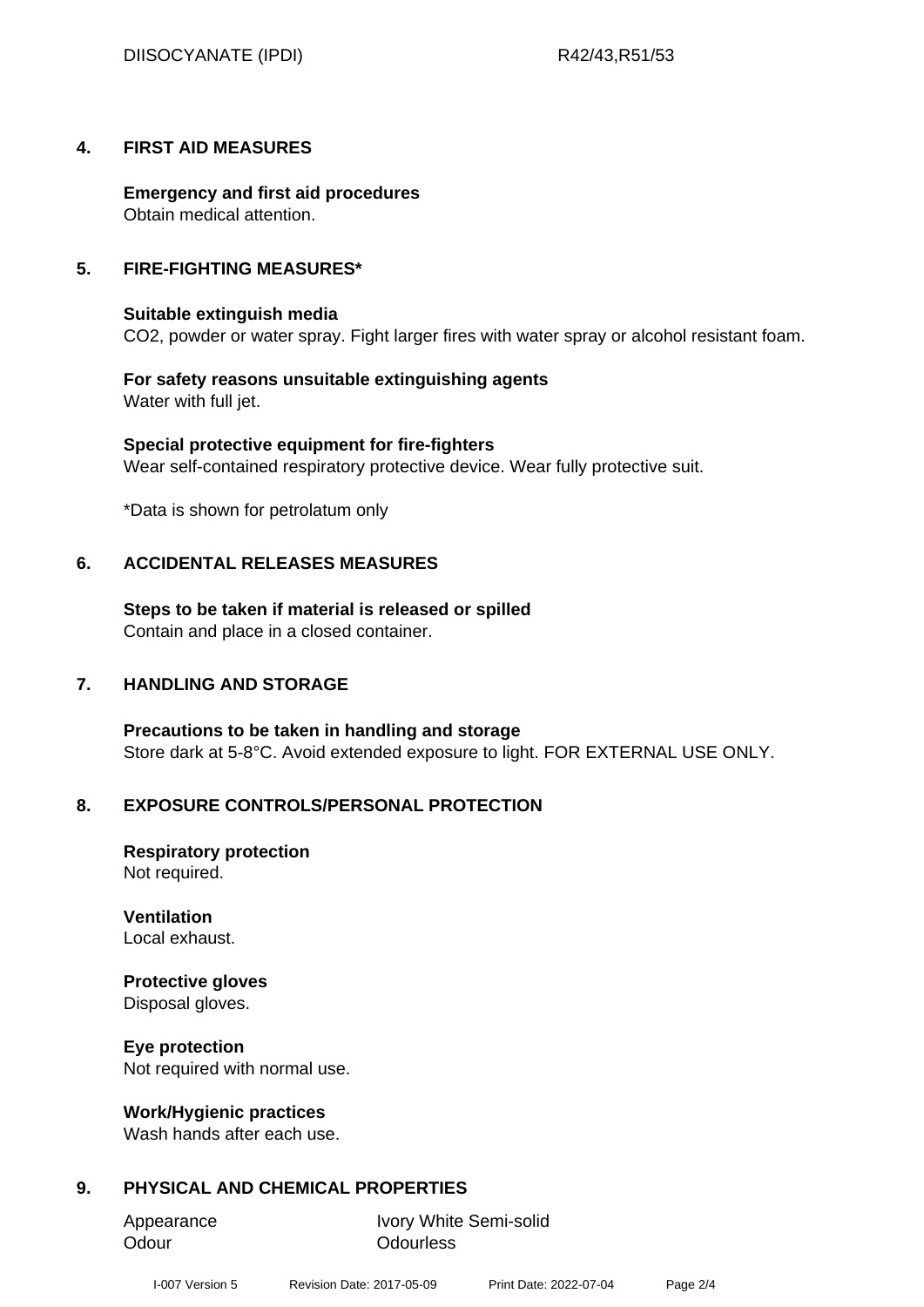Melting point\* 50-55° C Boiling point\* No data available Flash point\* >100°C Self ignition\* Product does not self ignite. Danger of explosion\* Product does not present an explosion hazard. Density\* No data available. Solubility in/Miscibility with Water\* Insoluble

\*Data is shown for petrolatum only

## **10. STABILITY AND REACTIVITY**

#### **Incompability**

May react with strong oxidizing agents.

#### **Stability**

Stable at recommended storage conditions.

#### **Hazardous byproducts**

Combustion may generate CO, CO2 and other oxides.

## **Hazardous polymerization**

Will not occur.

## **11. TOXICOLOGICAL INFORMATION**

No data available.

## **12. ECOLOGICAL INFORMATION**

No data available.

## **13. DISPOSAL CONSIDERATIONS**

## **Waste disposal method**

Comply with federal, state/provincial and local regulation.

## **14. TRANSPORT INFORMATION**

Not dangerous goods.

## **15. REGULATORY INFORMATION**

The classification is according to the latest editions of the EU lists, and extended by company and literature data.

## **16. OTHER INFORMATION**

## **Text of H-statements and R-phrases mentioned in Section 3**